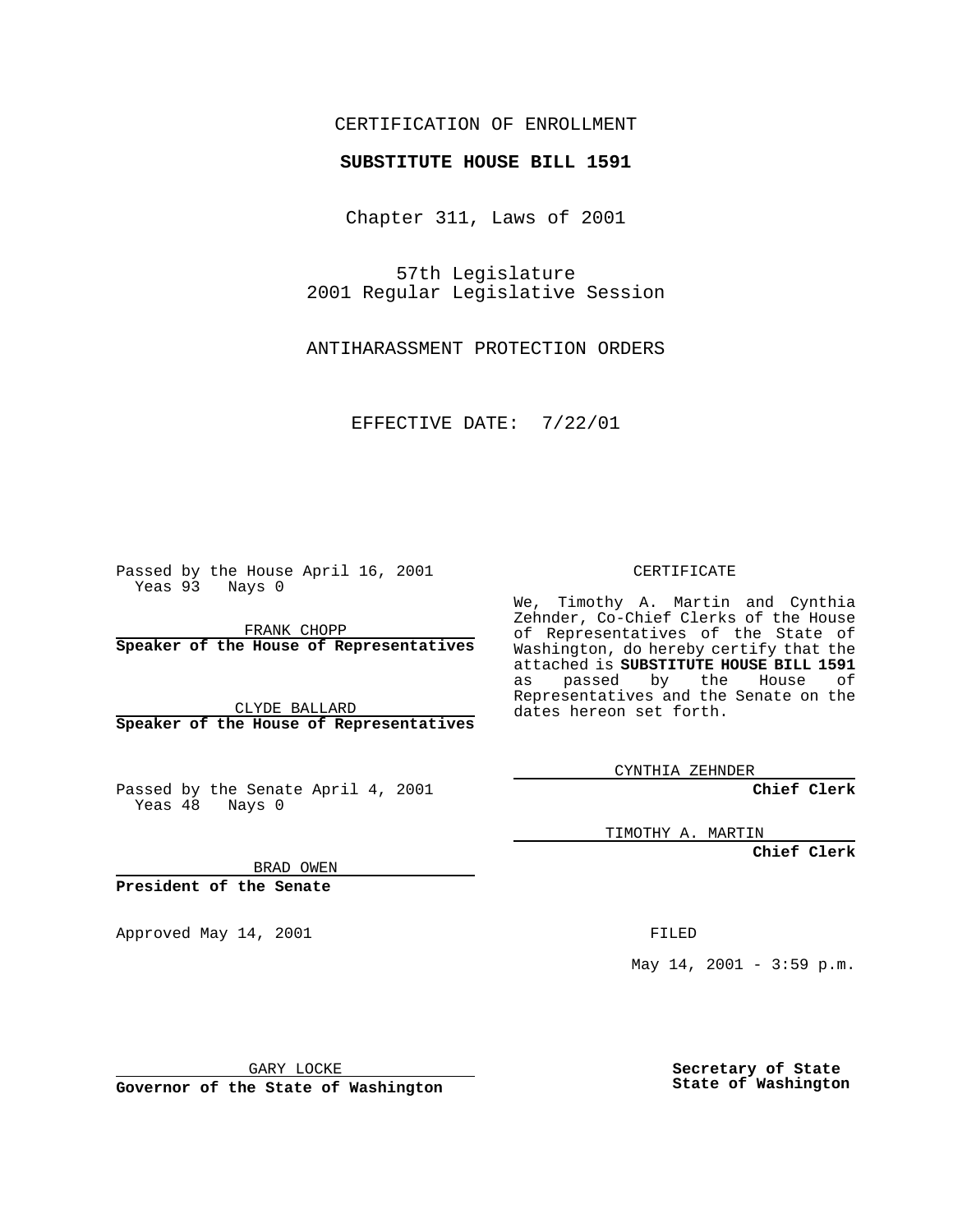## **SUBSTITUTE HOUSE BILL 1591** \_\_\_\_\_\_\_\_\_\_\_\_\_\_\_\_\_\_\_\_\_\_\_\_\_\_\_\_\_\_\_\_\_\_\_\_\_\_\_\_\_\_\_\_\_\_\_

\_\_\_\_\_\_\_\_\_\_\_\_\_\_\_\_\_\_\_\_\_\_\_\_\_\_\_\_\_\_\_\_\_\_\_\_\_\_\_\_\_\_\_\_\_\_\_

## AS AMENDED BY THE SENATE

Passed Legislature - 2001 Regular Session

**State of Washington 57th Legislature 2001 Regular Session**

**By** House Committee on Judiciary (originally sponsored by Representatives Esser, Lantz, O'Brien, Lisk, Kirby, B. Chandler, Linville and Doumit)

Read first time . Referred to Committee on .

1 AN ACT Relating to service of orders in harassment matters; and 2 amending RCW 10.14.080 and 10.14.100.

3 BE IT ENACTED BY THE LEGISLATURE OF THE STATE OF WASHINGTON:

4 **Sec. 1.** RCW 10.14.080 and 1995 c 246 s 36 are each amended to read 5 as follows:

 (1) Upon filing a petition for a civil antiharassment protection order under this chapter, the petitioner may obtain an ex parte temporary antiharassment protection order. An ex parte temporary antiharassment protection order may be granted with or without notice upon the filing of an affidavit which, to the satisfaction of the court, shows reasonable proof of unlawful harassment of the petitioner by the respondent and that great or irreparable harm will result to the petitioner if the temporary antiharassment protection order is not 14 granted.

 (2) An ex parte temporary antiharassment protection order shall be effective for a fixed period not to exceed fourteen days or twenty-four days if the court has permitted service by publication under RCW 10.14.085. The ex parte order may be reissued. A full hearing, as provided in this chapter, shall be set for not later than fourteen days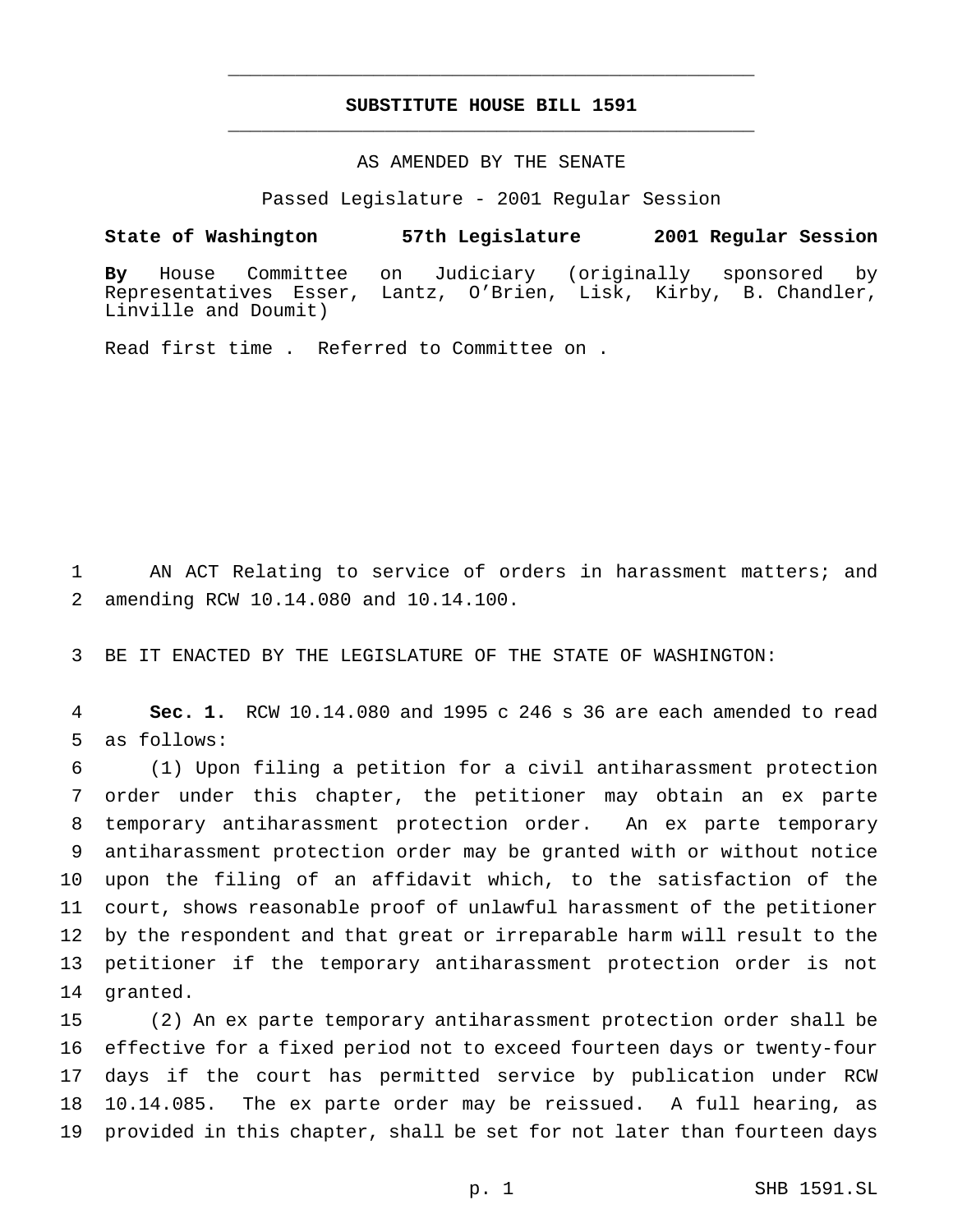from the issuance of the temporary order or not later than twenty-four days if service by publication is permitted. Except as provided in RCW 10.14.070 and 10.14.085, the respondent shall be personally served with a copy of the ex parte order along with a copy of the petition and notice of the date set for the hearing. The ex parte order and notice of hearing shall include at a minimum the date and time of the hearing 7 set by the court to determine if the temporary order should be made 8 effective for one year or more, and notice that if the respondent 9 should fail to appear or otherwise not respond, an order for protection 10 will be issued against the respondent pursuant to the provisions of 11 this chapter, for a minimum of one year from the date of the hearing. 12 The notice shall also include a brief statement of the provisions of 13 the ex parte order and notify the respondent that a copy of the ex 14 parte order and notice of hearing has been filed with the clerk of the court.

 (3) At the hearing, if the court finds by a preponderance of the evidence that unlawful harassment exists, a civil antiharassment protection order shall issue prohibiting such unlawful harassment.

 (4) An order issued under this chapter shall be effective for not more than one year unless the court finds that the respondent is likely to resume unlawful harassment of the petitioner when the order expires. If so, the court may enter an order for a fixed time exceeding one year or may enter a permanent antiharassment protection order. The court shall not enter an order that is effective for more than one year if the order restrains the respondent from contacting the respondent's minor children. This limitation is not applicable to civil antiharassment protection orders issued under chapter 26.09, 26.10, or 26.26 RCW. If the petitioner seeks relief for a period longer than one year on behalf of the respondent's minor children, the court shall advise the petitioner that the petitioner may apply for renewal of the order as provided in this chapter or if appropriate may seek relief pursuant to chapter 26.09 or 26.10 RCW.

 (5) At any time within the three months before the expiration of the order, the petitioner may apply for a renewal of the order by filing a petition for renewal. The petition for renewal shall state the reasons why the petitioner seeks to renew the protection order. Upon receipt of the petition for renewal, the court shall order a hearing which shall be not later than fourteen days from the date of the order. Except as provided in RCW 10.14.085, personal service shall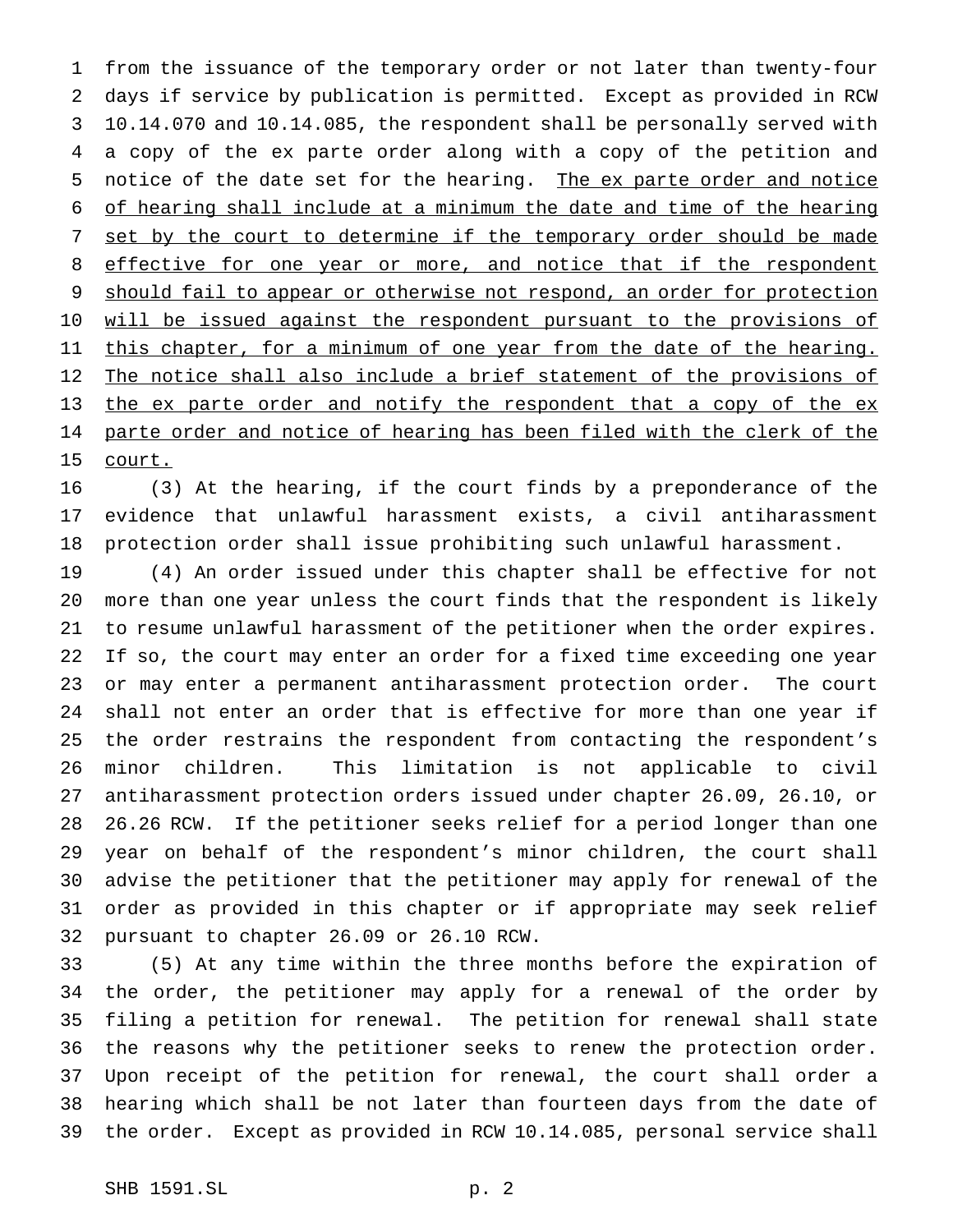be made upon the respondent not less than five days before the hearing. If timely service cannot be made the court shall set a new hearing date and shall either require additional attempts at obtaining personal service or permit service by publication as provided by RCW 10.14.085. If the court permits service by publication, the court shall set the new hearing date not later than twenty-four days from the date of the order. If the order expires because timely service cannot be made the court shall grant an ex parte order of protection as provided in this section. The court shall grant the petition for renewal unless the respondent proves by a preponderance of the evidence that the respondent will not resume harassment of the petitioner when the order expires. The court may renew the protection order for another fixed time period or may enter a permanent order as provided in subsection (4) of this section.

 (6) The court, in granting an ex parte temporary antiharassment protection order or a civil antiharassment protection order, shall have broad discretion to grant such relief as the court deems proper, including an order:

 (a) Restraining the respondent from making any attempts to contact 20 the petitioner;

 (b) Restraining the respondent from making any attempts to keep the petitioner under surveillance;

 (c) Requiring the respondent to stay a stated distance from the 24 petitioner's residence and workplace; and

(d) Considering the provisions of RCW 9.41.800.

 (7) A petitioner may not obtain an ex parte temporary antiharassment protection order against a respondent if the petitioner has previously obtained two such ex parte orders against the same respondent but has failed to obtain the issuance of a civil antiharassment protection order unless good cause for such failure can be shown.

 (8) The court order shall specify the date an order issued pursuant to subsections (4) and (5) of this section expires if any. The court order shall also state whether the court issued the protection order following personal service or service by publication and whether the court has approved service by publication of an order issued under this section.